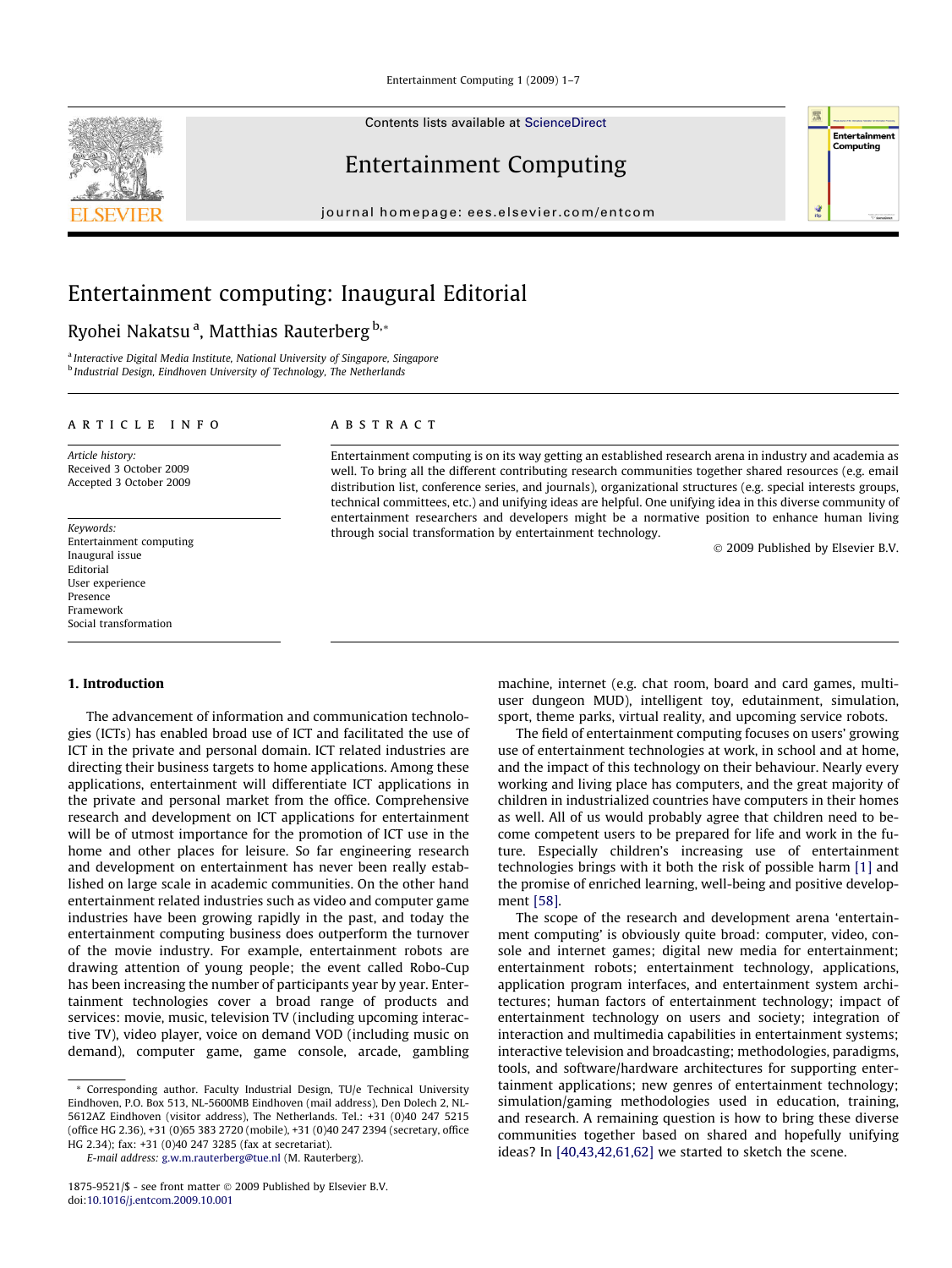# 2. Entertainment computing and the International Federation for Information Processing (IFIP)

To address and bring up this new area of entertainment technologies it is important to build a good relationship among researchers and between academia and industries. Takahiko Kamae (Japan) initiated setting up a task force group for entertainment computing. The activities of this task force group had as a first and important result that in August 2000 the General Assembly of the International Federation for Information Processing (IFIP) and their Committee for Cooperation with Industries (CCI) approved of setting up a Specialist Group (SG16) on Entertainment Computing.

First of all, the major efforts of SG16 activities were directed toward demonstrating that the subject could be mature enough to attract the broad interest of ICT community. For this purpose a technical event, the first 'International Workshop on Entertainment Computing' (IWEC), was planned and IWEC Steering Committee members were appointed (Bruce Blumberg from MIT Media Lab, USA; Marc Cavazza from University of Teesside, UK; Jaap van den Herik from Universiteit Maastricht, The Netherlands; Tak Kamae from Laboratories of Image Science and Technology, Japan; Donald Marinelli from Carnegie Mellon University, USA; Ryohei Nakatsu from ATR, Japan; Matthias Rauterberg from Eindhoven University of Technology, The Netherlands; Demetri Terzopoulos from University of Toronto, Canada).

A first important opportunity came when IFIP Technical Committee on ''Human–Computer Interaction" (TC13) kindly offered a time slot for an international panel on entertainment computing at the prestigious INTERACT 2001 conference held in Japan (Tokyo, July 2001). The IWEC Steering Committee decided to accept this kind offer to increase the presence of SG16 and IWEC. At the panel many conference participants showed interests in entertainment computing.

# 2.1. Conference series

In the year 2002, the first international workshop on entertainment computing (IWEC) was launched. IWEC 2002 was successfully held at Makuhari (Japan) on May 14–17, 2002. This workshop attracted over 100 participants and over 60 papers were published in the proceedings by Kluwer [\[41\].](#page-5-0) At IWEC 2002 were many high quality papers and several interesting technical demonstrations. In other words, evidences that entertainment computing is already an important technical area. At IWEC 2002, we had an extended SG16 meeting, and it was agreed unanimously that the formation of a new technical committee (TC) on Entertainment Computing should be proposed formally to IFIP at the General Assembly at Montreal in 2002.

Based on the success of IWEC 2002, SG16 organised the next event by upscale from workshop to conference: the 'International Conference on Entertainment Computing' (ICEC 2003), that was held on May 8-10, 2003 at the Entertainment Technology Centre at Carnegie Mellon University, Pittsburgh (USA). ICEC 2003 was also successful with more than 100 attendees, 20 highly selected papers, several prestigious keynote talks and invited panels. All the papers for ICEC 2003 have been accepted by ACM for inclusion in their ACM online digital library [\[34\].](#page-5-0) To complete the first around the world cycle ''Japan–USA–Europe", the third International Conference on Entertainment Computing (ICEC 2004) was held in Europe at the Eindhoven University of Technology in September 1–3, 2004 [\[63\].](#page-6-0) This conference attracted 114 submissions of which 62 full papers. Around 150 attendees from academia and industry participated in this successful conference. Full papers, short papers, posters, system demonstrations, and exhibitions from industry were presented in several parallel sessions. The program included three well received keynote talks, three specially invited

topic talks, and an outstanding super-chess contest organized by Jaap van den Herik (The Netherlands). ICEC 2005 was successfully organized at the Kwansei Gakuin University in Sanda (Japan) [\[28\],](#page-5-0) ICEC 2006 at Microsoft Research and University of Cambridge in Cambridge (UK) [\[16\]](#page-5-0), ICEC 2007 at Shanghai Jiao Tong University in Shanghai (China) [\[32\]](#page-5-0), ICEC 2008 again at Carnegie Mellon University, Pittsburgh (USA) [\[69\],](#page-6-0) and most recently ICEC 2009 at Conservatoire National des Arts et Métiers in Paris (France) [\[48\]](#page-5-0).

Over the last years several conferences on similar topics are initiated by affiliated communities: ACM Singapore Chapter started the conference series ''Advances in Computer Entertainment technology" (ACE), and the conference series on Digital Interactive Media in Entertainment and Arts (DIMEA); the Center for REsearch And Telecommunication Experimentation for NETworked communities started the international conference series on ''Intelligent Technologies for Interactive Entertainment" (INTETAIN); other related conference series are Conference on E-learning and Games (EDUTAINMENT), European Interactive TV Conference (EuroITV), Conference on designing user experiences for TV, iTV and Internet TV (UXTV), and Fun and Games (FNG). Every year new events are coming up of which some getting established.

# 2.2. Email distribution list

Having established successfully the conference series ICEC, we started an email distribution list to keep the community informed. The list has grown to about 2500 list members, tendency still growing [\[20\].](#page-5-0) The worldwide distribution of list members is about 20% America, 25% Asia, 35% Europe, and 20% industry and other organizations from all over the world. The community is actively using this list to post the latest news and announcements in the field of entertainment computing. In 2009, on average 15 postings are done per month [\[19\].](#page-5-0) This initiative is next to the IFIP ICEC Conference series another successful service to build up this new community. To support this aim in addition, a new technical committee started in the International Federation for Information Processing (IFIP).

### 2.3. Technical committee and working groups

In 2002, IFIP approved establishing a specialist group on entertainment computing (SG16). Showing success and sufficient potential for growth, IFIP approved in August 2006 the upgrade from specialist group to a full-fledge technical committee  $[18,21]$ .<sup>1</sup> It was a major achievement to get the official recognition and support of IFIP for this upcoming area of Entertainment Computing. TC14 has by now 24 national representatives of IFIP member countries around the globe, and is organized in seven different working groups active which are shortly described below.

Digital storytelling: Storytelling is one of the core technologies of entertainment [\[7\]](#page-5-0). Especially with the advancement of ICT, new type of entertainment called video games has been developed where interactive story development is the key that makes those games really entertaining. At the same time, it has not been studied well what is the difference between the interactive storytelling and the conventional storytelling. Also as the development of interactive storytelling need a lot of time and human power, it is crucial to develop technologies for automatic or semiautomatic story development. The objective of this working group is to study and discuss these issues.

Entertainment robot: Robot is becoming one of the most appealing entertainment technologies [\[14,64\].](#page-5-0) New entertainment robot

 $1$  About 20 years ago in 1989 the last approval for a technical committee in IFIP has happened for the area ''Human–Computer Interaction" (HCI).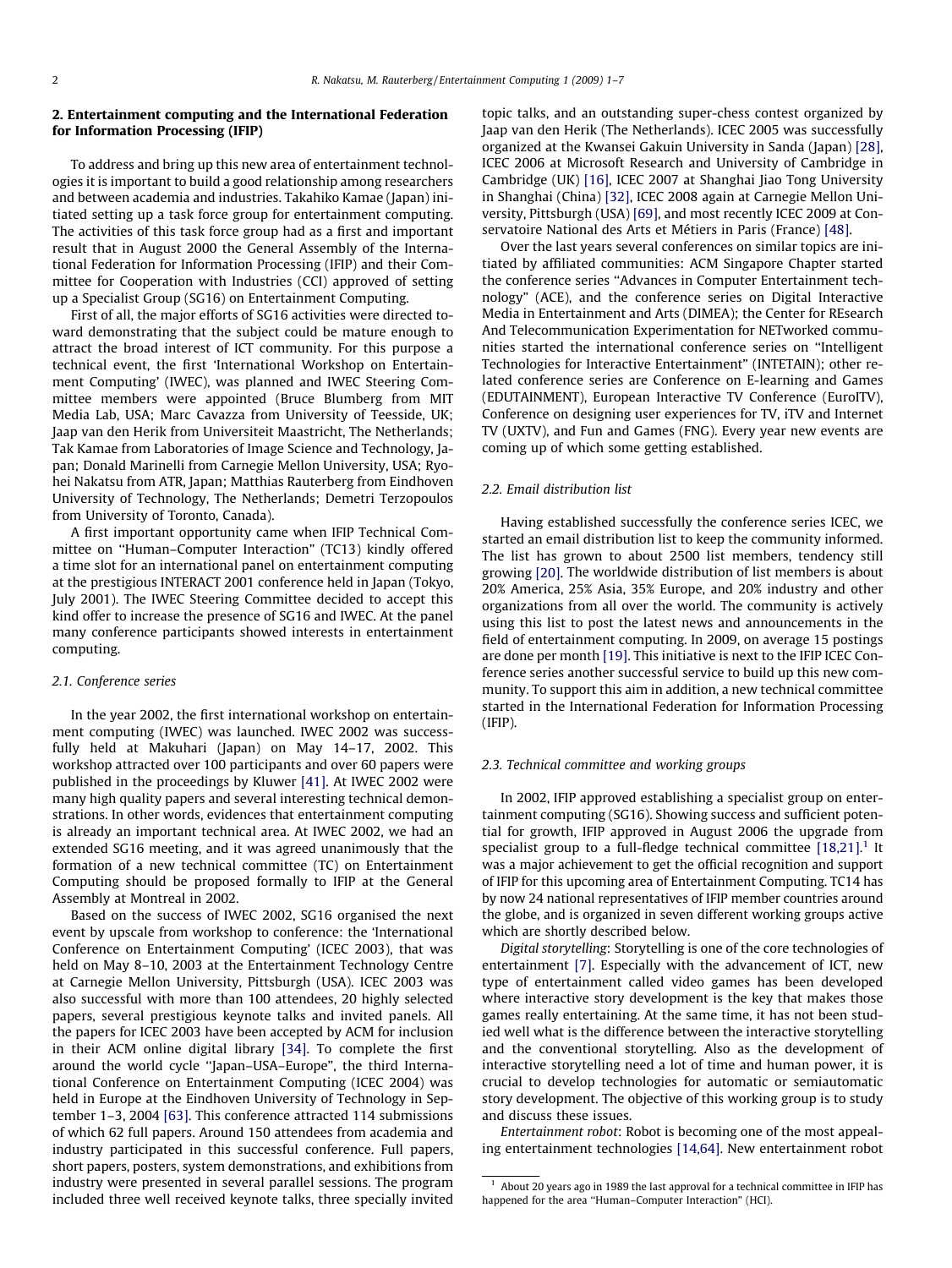and/or pet robot are becoming popular [\[15\]](#page-5-0). Also, from a theoretical point of view, compared with computer graphics based characters and animations, robots are an interesting research object as they have a physical entity [\[3,22,50\].](#page-5-0) Taking these into considerations, at the SG16 annual meeting in 2004 it was decided that a new working group on entertainment robot has to be established.

Theoretical basis of entertainment: Although there are huge entertainment industries already such as video games, toys, robots, etc., little academic interest has been paid on such questions as what is the core of entertainment, what is the technologies that would create new entertainment [\[65\],](#page-6-0) and how the core technologies of entertainment can be applied to other areas such as education, learning and so on. The main objective of this working group is to study these issues [\[43,44,46,60\]](#page-5-0).

Games and entertainment computing: This working group focus on the research and development of computing techniques for the improvement of computer games and other forms of computer entertainment [\[9,78\].](#page-5-0) The scope of this working group includes, but is not limited to the following applications, technologies and activities. Applications are: Analytical games (e.g. chess, Go, poker [\[54\]\)](#page-5-0); Consumer games (e.g. action games, role-playing games, strategy games; mobile games (e.g. mobile phones, PDA's) [\[52\];](#page-5-0) interactive multimedia (e.g. virtual reality, simulations); and technologies: Search techniques, machine learning, reasoning, agent technology [\[2\],](#page-5-0) and Human–Computer Interaction [\[59,79\]](#page-5-0).

Social and ethical issues in entertainment computing: The aims of this working group are to foster the ethical design, development, implementation, applications and use of entertainment computing [\[66,67\]](#page-6-0); to encourage surveys and studies on social, ethical and cultural aspects of entertainment computing [\[1,36,57,58\],](#page-5-0) to develop methodologies for studying social, ethical and cultural implications of entertainment technology [\[85\];](#page-6-0) and to establish a global platform for interaction, exchange, joint initiatives and co-operation between such groups as: The end users of entertainment computing, industrial developers and designers of entertainment computing, policy, decision making, social and consultative bodies, academics and scientists. This working group explicitly cares about the position of and the potentials for, vulnerable groups such as children, the less-educated, disabled, elderly and non-employed people, cultural minorities, unaware users and others [\[55\]](#page-5-0).

Interactive television (ITV): The aims of this working group are promoting visibility and increasing the impact of research and development in the ITV field [\[8,24\]](#page-5-0); to bring together interdisciplinary approaches to ITV research and development issues (e.g. content production, computer science, media studies); to encourage cooperation between researchers and other established bodies and organizations, through the development of joint project proposals; and to facilitate the development of suitable academic and practical teaching programs. Research fields cover alternative content distribution (mobile TV, peer-to-peer TV, IPTV); interactive storytelling, user contributed content; interactive and personalized advertising systems; applications for t-commerce, t-learning, t-health, entertainment; ethical, regulatory and policy issues; interoperability of middleware, standards, multimedia metadata; authoring, production and virtual reality systems; content management, digital rights management; multimedia, graphics, broadcast and video technology; content enriched communication services, video conferencing; personalization, user modeling, intelligent user interfaces; and usability, accessibility, universal access, multimodal interaction.

Art and entertainment: The influence of technology and scientific innovation is profoundly changing how we express ourselves [\[73\].](#page-6-0) Arts and Entertainment is a new field that represents the exciting convergence of technology with the established design discipline [\[72,75\]](#page-6-0). The Media Arts and Cinema offers a comprehensive approach to design that encourages innovation by media artists, scientists and engineers [\[45\].](#page-5-0) This working group will pursue the following activities: To explore the way art and cinema aesthetics can play a role in different areas of computer science; one of its goals is to modify computer science by the application of the wide range of definitions and categories normally associated by making art and cinema [\[5\]](#page-5-0); to go beyond the usual definition of art and cinema aesthetics in computing, which most often refers to the formal, abstract qualities of such structures in the context of computer science: a beautiful proof, or an elegant diagram; to research the broader spectrum of aesthetics [\[84\]](#page-6-0), from abstract qualities of symmetry and form to ideas of creative expression and pleasure [\[74\]](#page-6-0); and to prove the assumption behind art and cinema aesthetic computing that the field of computing will be enriched if it embraces all of aesthetics [\[76\].](#page-6-0)

#### 2.4. A peer reviewed scientific journal

One of the most important initiatives for supporting entertainment computing was launching this scientific journal on 'Entertainment Computing' with Elsevier. This journal has us (Ryohei Nakatsu and Matthias Rauterberg) as founding editors in chief. In addition we have an editorial board of 28 distinguished colleagues from all over the world acting as associate editors, and in addition a growing list of high level experts for the most important task of thorough and rigorous peer reviewing. For the editorial board we have balanced regions (America, Asia, and Europe), as well as academia and industry. Fortunately we could also get the support from IFIP to run this journal as an 'official journal of IFIP'. With the keen interests and kind support from the community we will do our utmost to establish this journal as the premium publication and communication channel for our field of entertainment computing. This might help to achieve a high quality of life by social transformations through entertainment technology.

#### 3. How can social transformation be achieved?

One important kind of social transformation relates to decisions about the use of ICTs in the design, production, consumption, and ownership of news, information, and entertainment media [\[12\].](#page-5-0) Van Loon [\[31\]](#page-5-0) relates an analysis of risk arising from electronic media to that of a transformation in the societal organization of aesthetic experience. His central assumption is ''that particular risks cannot be understood independently from the media by which they have been generated" (p. 166). The sets of connections electronic communications have made possible, have amplified not only our capacity to transcend many of the physical limitations of spatiotemporal relations, but also fundamentally transformed the sense of being human. Van Loon argues that in the age of cybernetic reproduction it is no longer helpful or adequate to discuss risks in term of reality versus representation. The notion of 'virtual risks' could be used to discuss the relationships between science, politics, economics, law, the media and popular culture as part of one and the same complexity of connections. Van Loon argues that by following mechanical reproduction and extending it into the organic realm itself, informational reproduction implies a fundamentally new moment. The unity beneath the old dualism between humanism and technocracy needs to be exposed as unethical! We currently face the most critical virtual risks: the death of the human. He concludes: let us ''cultivating a responsive sensibility to effect a disclosure of the transgressive implications of the mediation of technology (...) on subjective and biographic experiences" (p. 180).

Maton [\[35\]](#page-5-0) proposes a multidisciplinary and multilevel framework for social transformation, encompassing the following foundational goals: (1) capacity-building, (2) group empowerment, (3) relational community-building, and (4) culture-challenge. He presents and discusses examples to illustrate the synergistic relationship among the four foundational goals, which is the core of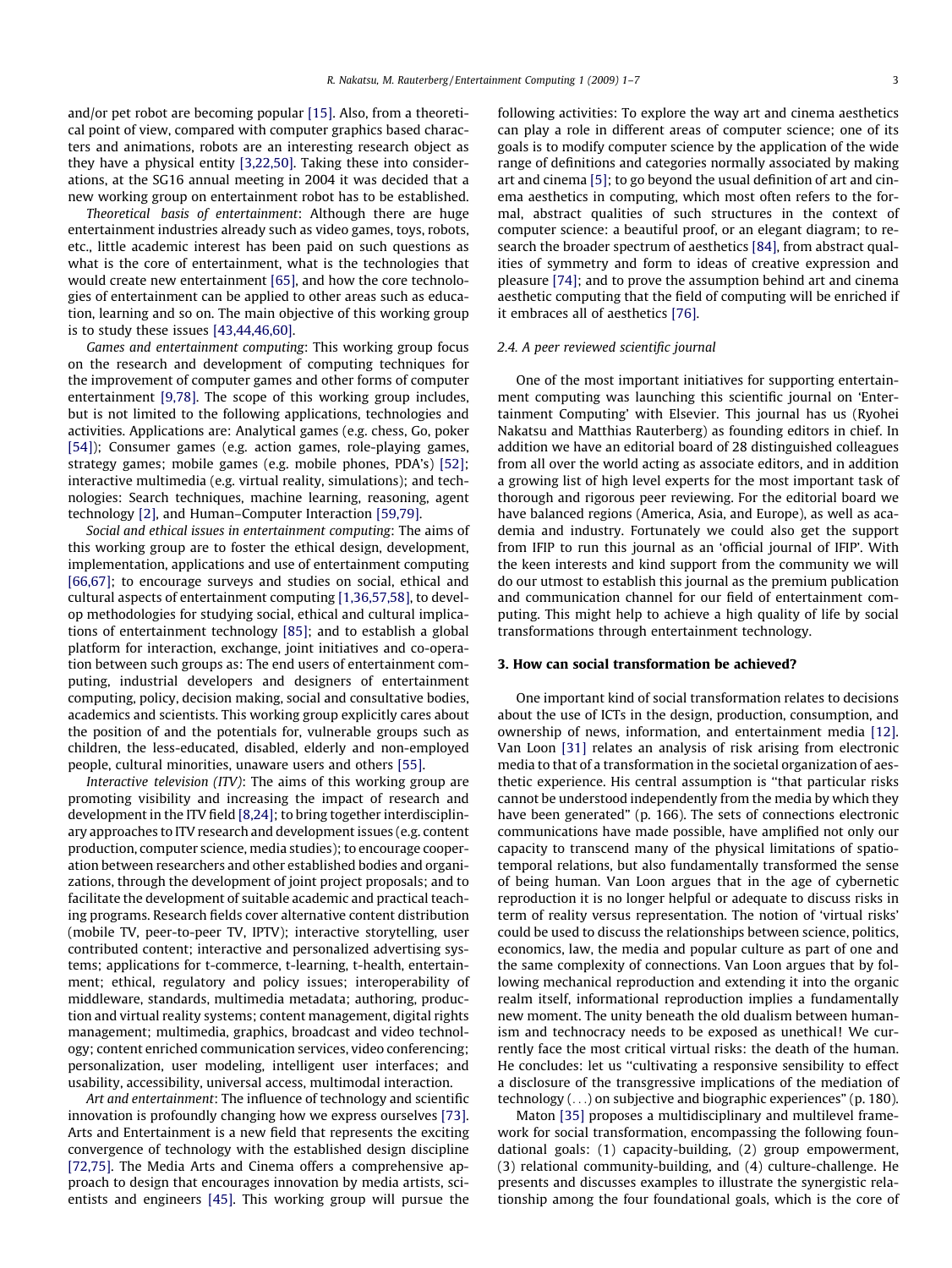the social transformation process. He concludes with three challenges to guide our efforts to build the new century: ''(1) to move social transformation to the centre of our consciousness as a field; (2) to articulate jointly with allied disciplines, organizations, and citizen groups an encompassing, multidisciplinary, and multilevel framework for social transformation; and (3) to do the above with heart, soul, and humility" [\[35, p. 25\].](#page-5-0)

In passing from history to nature, myth acts economically: it abolishes the complexity of human acts, it gives them the simplicity of essences, it does away with all dialectics, with any going back on what is immediately visible, it organizes a world which is without contradiction because it is without depth, a world which is open and wallowing in the evident, it establishes a blissful clarity: things appear to mean something by themselves. If we think that the heterogeneous, polyvalent world is a separate structure in its own right, law is disruptable; i.e. the carnival can be held on the church steps. But if this is not the case, if the carnival and the church do not exist independently of each other, then the only way we can challenge the church is from within an alternative symbolic universe. We cannot choose the imaginary, the semiotic, the carnival as an alternative to the law. It is set up by the law precisely in its own ludic space, its area of imaginary alternative, but not as a symbolic alternative. So that, politically speaking, it is only the symbolic, a new symbolism, a new law that can challenge the existing dominant law.

According to Mulvey [\[39\]](#page-5-0) are three different change processes: (1) order and disorder, (2) liminality, and (3) festivals of the oppressed (e.g. carnival). We will focus on (2): rituals guide an individual through the transitional moments of life, marking the disruption and difficulty of change and reintegration back into the ordered life of a community. There are rites of separation that initiate the process and put the person concerned into a state of privilege or crisis outside the norms of everyday existence. These are followed by transitional rites, during which the person is in a liminal relation to the world, in a no-man's-land, that may well be marked literally by a particular relationship to place ('transitional periods that require a certain autonomy'). These rites are followed by those of re- incorporation.

Liminal and trance are altered states of consciousness which individuals can enter through a variety of techniques, including hypnotism, drugs, sound (particularly music, percussive drumming, etc.), sensory deprivation, physical hardships (e.g. flagellation, starvation, exhaustion) and vigorous exercise (particularly dance). People can also use trance, particularly in the context of 'ritual' events, to learn new strategies of thinking or of relating to one another. There are different types of learning: for example 'conscious learning' is a transaction between consciousness, the environment and memory; and 'unconscious learning', which takes place with the addition of 'outer' and 'inner' ways of learning. These arise through the interaction of consciousness with transpersonal mass and collective consciousness (e.g. Jung's ''collective unconscious", [\[25\]](#page-5-0)). The feedback link between consciousness and unconsciousness gives rise to inner experiential learning or tuning-in to the dynamics of meta-systems transcending man and his immediate environment. It may be enhanced by various techniques, mostly developed in connection with Eastern philosophies (e.g. [\[23,80\]](#page-5-0)). As the arguments concerning the attainment of liminal and trance states indicate, it is often an advantage to utilize the whole body in order to achieve them; consciousness is a function of the body as a whole neuronal and bio-chemical energy system. Consciousness involves both sensory feedback mechanisms and imaginative practices based in fields of signification which are culturally determined. Significant mental effects can be obtained when the entire physical organism is utilised.

There are several phenomena like psycho kinesis, telepathy, out-of-body experiences, unidentified flying objects, near death experience, time travel, etc. that are waiting for some explanations [\[70\]](#page-6-0). Despite its apparent materiality, the universe looks like a kind of 4-D projection and is ultimately no more real than a hologram, a 4-D image projected in space and time [\[70\]](#page-6-0). Using this holographic model has developed a new description of reality. It encompasses not only reality as we know it, including hitherto unexplained phenomena of physics, but is capable of explaining such occurrences as telepathy, paranormal and out-of-the-body experiences, 'lucid' dreaming and even mystical and religious traditions such as cosmic unity and miraculous healings.

Mitchell [\[37\]](#page-5-0) believes that all psychic phenomena involve nonlocal resonance between the brain and the quantum vacuum, and consequent access to holographic, nonlocal information. In his view, this hypothesis could explain not only psycho kinesis and extra sensorial perception, but also out-of-body and near-death experiences, visions and apparitions, and evidence usually cited in favor of a reincarnating soul. One has to admit that these theories are seen often as speculative and not yet part of main stream science. Our long term ambition tries to go a step further by including the idea of social transformation [\[11\]](#page-5-0). Activities with and around artifacts have a strong mediating effect of the related explicit, but also implicit ontological forms and structures [\[4,13\]](#page-5-0). In the scope of his paper we can look at entertainment technology as an important mediating factor to influence social transformations [\[12\]](#page-5-0). Now we will introduce a framework for the development of entertainment technology to support our ideas about social transformations.

# 4. A new framework for entertainment computing

Human activities in the context of entertainment experiences can be categorized into two major classes:

• Passive experiences: Reading novels, watching movies; people watch experiences of others, etc.; sometimes called 'lean back' entertainment.

• Active experiences: Doing sports, creating art; people are active participants in the dynamic situation (e.g. [\[47\]\)](#page-5-0); sometimes called 'lean forward' entertainment.

Passive and active experiences are the two poles of the 'activity' dimension. Active experience is mainly correlated with 'physical' presence [\[33\]](#page-5-0) and passive experience mainly with 'mental' presence. Nakatsu et al. [\[43\]](#page-5-0) combine 'physical' and 'mental' presence into 'integrated' presence.

- Physical presence: To hear sound, look at image, utter speech, move body, exercise, etc.

• *Mental presence*: To use language, read a book, listen to music, watch picture or movie, etc.

• Integrated presence: Karaoke, theatrical play, musical performance, sculpture, professional sport, etc.

Integrated presence is based on a proper combination of a certain amount of physical activity and mental imaginations [\[68\]](#page-6-0). Mind and body come together in a more enjoyable form of experiences and presence than each separately could achieve. Nakatsu et al. [\[43\]](#page-5-0) proposed a new classification of entertainment applications in which the dimension of 'passive versus active experience' is related to the dimension of presence which is separated into 'physical', 'mental' and 'integrated' forms. In this new framework all existing and upcoming entertainment applications can be classified and categorized in a comprehensive new way (see [Fig. 1](#page-4-0)).

Klimmt [\[29\]](#page-5-0) and Klimmt and Hartmann [\[30\]](#page-5-0) have linked interactivity to such diverse dimensions of enjoyment as effectance, sus-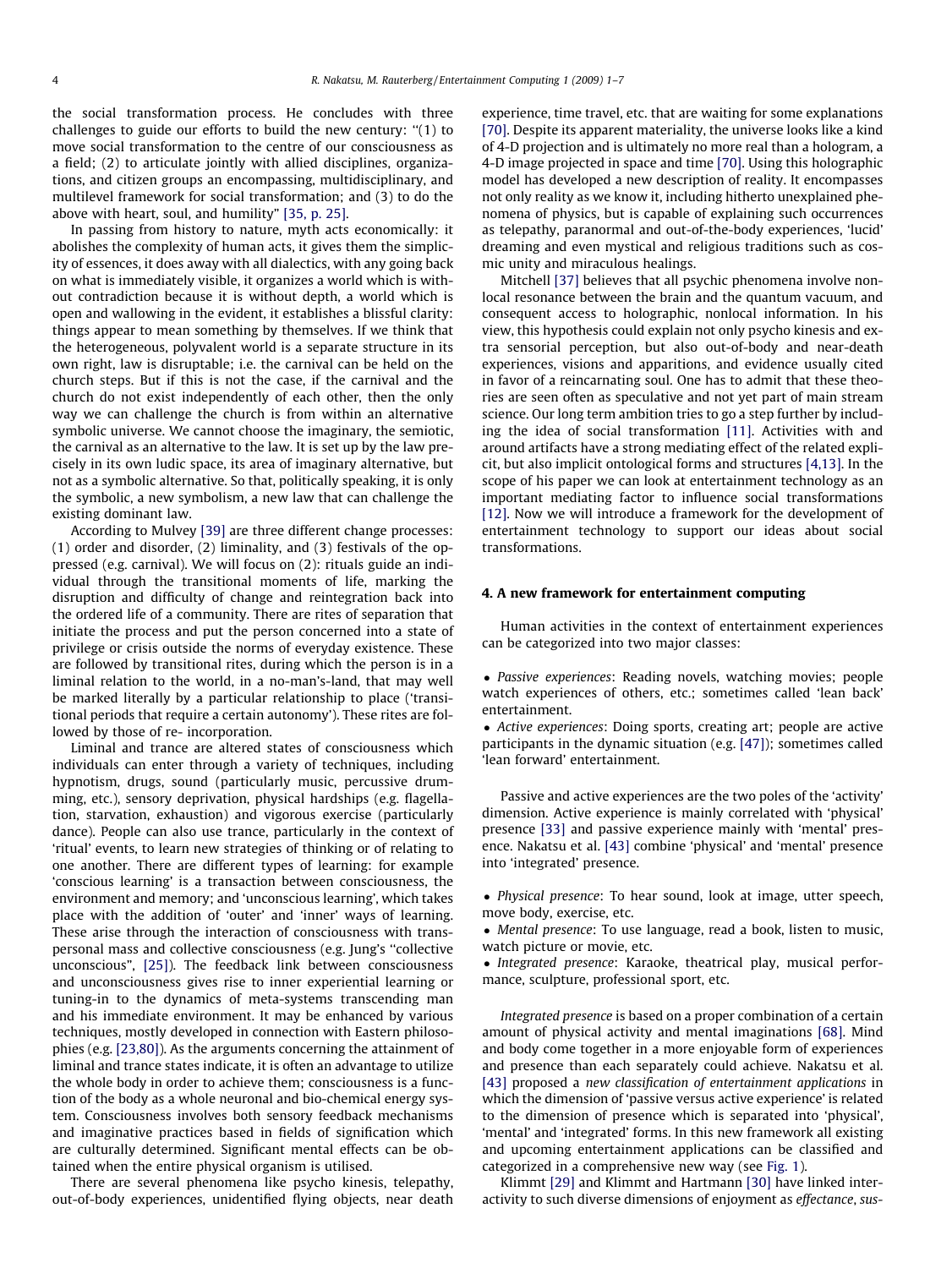<span id="page-4-0"></span>

Fig. 1. Classification framework for entertainment applications (adopted from Nakatsu et al. [\[43\]\)](#page-5-0).

pense, curiosity, pride, and simulated experience of attractive action roles. Vorderer et al. [\[82\]](#page-6-0) have discussed the implications of interactivity for competitive forms of entertainment. Based on an intensive literature search [\[57\],](#page-5-0) Rauterberg could find additionally that collaborative forms of entertainment have significant positive effects on human growth and development. Other key characteristics such as sensuous richness [\[77\],](#page-6-0) audio–visual realism [\[65\],](#page-6-0) digital narratives [\[6\]](#page-5-0), aesthetics [\[51,84\]](#page-5-0), and intercultural differences [\[49,56,17\]](#page-5-0) have not yet been systematically connected to entertainment theory [\[38,68,81\]](#page-5-0).

Another important link between presence and new entertainment refers to the assumption that enjoyment only occurs in situations when users perceive themselves as being in control [\[83\].](#page-6-0) However, very immersive new entertainment applications could induce very captive and overwhelming feelings of presence, which in turn might lead to a reduction of perceived control and thus diminish enjoyment. From this perspective, entertainment experiences can only unfold if users achieve a balance between inner distance to and 'being captivated' by a virtual environment, which preserves a required minimum of perceived control over the situation [\[27\].](#page-5-0) The relationship between 'overwhelming' presence, perceived control and entertainment is thus another key objective of future theoretical and empirical investigations.

To include the aspect of embodiment into entertainment technology human–robot interaction is one possibility [\[71\]](#page-6-0). At ATR in Japan, Ryohei Nakatsu was involved in the development of the humanoid robot [\[22\].](#page-5-0) The ATR researchers have developed a robot called ''Robovie" that has unique mechanisms designed for communication with humans. Robovie can generate human-like behaviours by using human-like actuators and vision and audio sensors. The software was a key element in the systems development. Two important ideas in human–robot communication through research from the viewpoint of cognitive science have been obtained: (1) the importance of physical expressions using the body and (2) the effectiveness of the robot's autonomy in the robot's utterance recognition by humans. Based on psychological experiments [\[26\]](#page-5-0), a new architecture that generates episode chains in interactions with humans was developed. The basic structure of the architecture is a network of situated modules. Each module consists of elemental behaviours to entrain humans and behaviour for communicating with humans.

The concept embodiment refers to a theory in which meaning and semantics cannot be captured by abstract, logical systems, but are dependent on a subject's experience derived from being situated in an environment [\[4\].](#page-5-0) This theory has recently received a great deal of support in the cognitive science literature [\[80\]](#page-6-0) and is having significant impact in entertainment computing, artificial intelligence [\[53\]](#page-5-0) and other disciplines [\[10\]](#page-5-0). There is no doubt that embodiment is an important part of human intelligence and future social and cultural developments.

#### 5. Future directions

Over the last decades the rapid innovation in ICT has offered ever faster and more versatile access to ever more data, knowledge and information. Although this is of much practical value, the transformative social power of the technology is based on its opening and closing of opportunities for us to have control over shaping and reshaping our electronic and physical access and the terms of access to the knowledge and other resources we need to enable us to earn a living, learn, engage in political debate and action, meet people, choose our sources of news, information, and entertainment, and many other activities essential to determining our quality of life.

Between now and the near future, digital technologies will become even more powerful and affordable for all users and at every level, in digital networks and in product offerings. An increasing number of people will be able to compile, program, edit, create and share content; as a result, they will gain more control and become more immersed in media experiences. But more than technical challenges, the social implications on human behaviour will be of most importance. We need a media ecology movement to heighten consciousness to fight the waste and pollution that media can produce. It is indeed a challenge for the mental environment of our children and future generations. The questions we must ask ourselves are: Do we give them a world that is challenging, stimulating, inspiring, and really entertaining? Do we encourage their intelligence, creativity and curiosity?

### Acknowledgements

We are very grateful to the International Federation for Information Processing (IFIP) to accept our proposal for setting up the Technical Committee on Entertainment Computing (TC14). We are also very grateful to all countries having their national representative nominated for this TC14.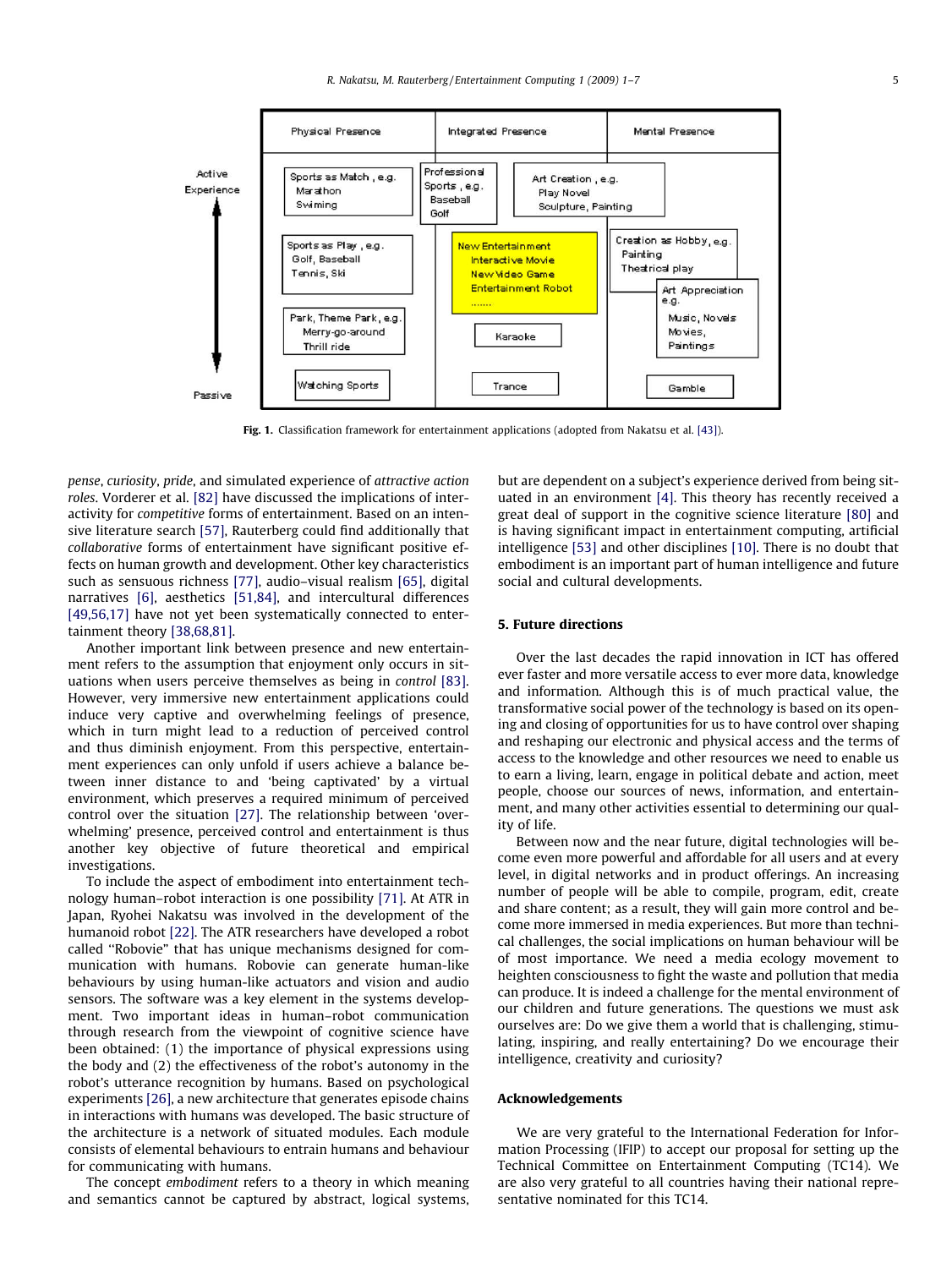# <span id="page-5-0"></span>References

- [1] C.A. Anderson, B.J. Bushman, The effects of media violence on society, Science 295 (2002) 2377–2379.
- [2] S. Bakkes, P. Spronck, J. van den Herik, Opponent modelling for case-based adaptive game AI, Entertainment Computing 1 (1) (2009) 27–37.
- [3] E. Barakova, U.R. Zimmer, Dynamical situation and trajectory discrimination by means of clustering and accumulation of raw range measurements, in: M. Mohammadian (Ed.), Advances in Intelligent Systems: Theory and Applications – ICAIS 2000, Frontiers in Artificial Intelligence and Applications, vol. 59, IOS Press, Amsterdam, 2000, pp. 209–214.
- [4] J. Bryson, Embodiment versus memetics, Mind & Society 7 (1) (2008) 77–94.
- [5] J. Burke, J. Friedman, E. Mendelowitz, H. Park, M.B. Srivastava, Embedding expression: pervasive computing architecture for art and entertainment, Pervasive and Mobile Computing 2 (1) (2006) 1–36.
- [6] M. Cavazza, Virtual unreality: Storytelling in virtual environments, in: Proceedings of the ACM Symposium on Virtual Reality Software and Technology – VRST'03, ACM, New York, 2003, pp. 4–5.
- [7] M. Cavazza, F. Charles, S.J. Mead, Character-based interactive storytelling, IEEE Intelligent Systems 17 (4) (2002) 17–24.
- [8] P. Cesar, K. Chorianopoulos, J.F. Jensen (Eds.), Interactive TV: A Shared Experience, LNCS, vol. 4471, Springer, Boston, 2007.
- [9] C. Crawford, The Art of Computer Game Design, Osborne McGraw-Hill, Berkeley, 1984.
- [10] T.J. Csordas (Ed.), Embodiment and Experience: The Existential Ground of Culture and Self, Cambridge University Press, Cambridge, 1994.
- [11] P. Drucker, The age of social transformation, The Atlantic Monthly 11 (1994), online.
- [12] W.H. Dutton, Social transformation in an information society: rethinking access to you and the world, Technical Report: No. CI-INF-2004-PI-1. United Nations Educational, Paris, 2004.
- [13] Y. Engeström, Activity theory and individual and social transformation, in: Y. Engeström, R. Miettinen, R.-L. Punamaki (Eds.), Perspectives on Activity Theory, Cambridge University Press, Cambridge, 1999, pp. 19–38.
- [14] Eurobot. The Eurobot association's homepage. Retrieved September 10, 2009, 1998. Available from: <[http://www.eurobot.org/eng/index.php>](http://www.eurobot.org/eng/index.php).
- [15] T. Fong, I. Nourbakhsh, K. Dautenhahn, A survey of socially interactive robots, Robotics and Autonomous Systems 42 (3–4) (2003) 143–166.
- [16] R. Harper, M. Rauterberg, M. Combetto M. (Eds.), Entertainment Computing ICEC 2006, LNCS, vol. 4161, Springer, Berlin, 2006.
- [17] J. Hu, C. Bartneck, Culture matters: a study on presence in an interactive movie, Cyberpsychology and Behavior 11 (5) (2008) 529–536.
- [18] IFIP-EC-HOME. IFIP-TC14 homepage of entertainment computing. Retrieved September 10, 2009, 2004. Available from: [<http://www.org.id.tue.nl/IFIP-](http://www.org.id.tue.nl/IFIP-TC14)[TC14](http://www.org.id.tue.nl/IFIP-TC14)/>.
- [19] IFIP-EC-NEWS-archive. IFIP entertainment computing news archive. Retrieved September 10, 2009, 2003. Available from: <[http://listserver.tue.nl/mailman/](http://listserver.tue.nl/mailman/private/icec/) [private/icec/>](http://listserver.tue.nl/mailman/private/icec/).
- [20] IFIP-EC-NEWS. IFIP entertainment computing news service. Retrieved September 10, 2009, 2003. Available from: <[http://listserver.tue.nl/mailman/](http://listserver.tue.nl/mailman/listinfo/icec) [listinfo/icec](http://listserver.tue.nl/mailman/listinfo/icec)>.
- [21] IFIP-TC14. IFIP TC 14 Entertainment computing. Retrieved September 10, 2009, 2006. Available from: <[http://www.ifip.org/bulletin/bulltcs/](http://www.ifip.org/bulletin/bulltcs/memtc14.htm) [memtc14.htm](http://www.ifip.org/bulletin/bulltcs/memtc14.htm)>.
- [22] H. Ishiguro, T. Ono, M. Imai, T. Maeda, T. Kanda, R. Nakatsu, Robovie: an interactive humanoid robot, Industrial Robot: An International Journal 28 (6) (2001) 498–504.
- [23] E. Jantsch, C. Waddington (Eds.), Evolution and Consciousness: Human Systems in Transition, Addison-Wesley, Reading, MA, 1976.
- [24] J.F. Jensen, Interactive television: new genres, new format, new content, in: Proceedings of the second Australasian conference on Interactive Entertainment, ACM International Conference Proceeding Series, vol. 123, Creativity & Cognition Studios Press, Sydney, 2005, pp. 89–96.
- [25] C.G. Jung, The archetypes and the collective unconscious, in: G. Adler, R.F.C. Hull (Eds.). Collected Works of C.G. Jung (original 1934), second ed., Princeton University Press, Princeton, NJ, 1981, pages 470.
- [26] T. Kanda, H. Ishiguro, T. Ono, M. Imai, R. Nakatsu, Development and evaluation of an interactive humanoid robot 'Robovie', in: Proceedings of IEEE International Conference on Robotics and Automation – ICRA'02, vol. 2, IEEE, Piscataway, 2002, pp. 1848–1855.
- [27] K. Kiili, Digital game-based learning: towards an experimental gaming model, Internet and Higher Educations 8 (1) (2005) 13–24.
- [28] F. Kishino, Y. Kitamura, H. Kato, N. Nagata (Eds.), Entertainment Computing ICEC 2005, LNCS, vol. 3711, Springer, Berlin, 2005. .
- [29] C. Klimmt, Dimensions and determinants of the enjoyment of playing digital games: a three-level model, in: M. Copier, J. Raessens (Eds.), Level Up: Digital Games Research Conference, Utrecht University, Utrecht, 2003, pp. 246–257.
- [30] C. Klimmt, T. Hartmann, Effectance, self-efficacy, and the motivation to play computer games, in: P. Vorderer, J. Bryant (Eds.), Playing Video Games: Motives, Responses, and Consequences, Lawrence Erlbaum Associates, Mahwah, 2006, pp. 133–146.
- [31] J. Van Loon, Virtual risks in an age of cybernetic reproduction, in: B. Adam, U. Beck, J. Van Loon (Eds.), The Risk Society and Beyond: Critical Issues for Social Theory, Sage, London, 2000, pp. 165–182.
- [32] L. Ma, M. Rauterberg, R. Nakatsu, Entertainment Computing ICEC 2007, LNCS, vol. 4740, Springer, Berlin, 2007.
- [33] C. Magerkurth, T. Engelke, M. Memisoglu, Augmenting the virtual domain with physical and social elements: Towards a paradigm shift in computer entertainment technology, ACM Online - Computers in Entertainment 2 (4) (2004) 1–20.
- [34] D. Marinelli (Ed.), Entertainment Computing ICEC 2003, Carnegie-Mellon University Press, Pittsburgh, 2006.
- [35] K.I. Maton, Making a difference: the social ecology of social transformation, American Journal of Community Psychology 28 (1) (2000) 25–57.
- [36] C. Mitcham, Computers, information and ethics: a review of issues and literature, Science and Engineering Ethics 1 (2) (1995) 113–132.
- [37] E. Mitchell, The Way of the Explorer: An Apollo Astronaut's Journey through the Material and Mystical Worlds, Putnam, New York, 1996.
- [38] G. Moody, T. Wells, P.B. Lowry, The Interactive Digital Entertainment (IDE) unification framework: creating a taxonomy of IDE and lifestyle computing, in: Proceedings of the 40th Annual Hawaii International Conference on System Sciences – HICSS 2007, IEEE Computer Society, Piscataway, 2007, pp. 160–169.
- [39] L. Mulvey, Thoughts on myth, narrative and historical experience, History Workshop Journal 23 (1987) 3–19.
- [40] R. Nakatsu, What is the ultimate form of communication?, Artificial Life and Robotics 6 (4) (2002) 210–214
- [41] R. Nakatsu, J. Hoshino (Eds.), Entertainment Computing Technologies and Applications, IFIP Advances in Information and Communication Technology, vol. 112, Kluwer, Dordrecht, 2003.
- [42] R. Nakatsu, M. Rauterberg, B. Salem, Forms and theories of communication: from multimedia to Kansei mediation, Multimedia Systems 11 (3) (2006) 304– 312.
- [43] R. Nakatsu, M. Rauterberg, P. Vorderer, A new framework for entertainment computing: from passive to active experience, in: F. Kishino, Y. Kitamura, H. Kato N. Nagata (Eds.), Entertainment Computing – ICEC 2005, LNCS, vol. 3711, Springer, Berlin, 2005, pp. 1-12.
- [44] R. Nakatsu, M. Tadenuma, T. Maekawa, Computer technologies that support Kansei expression using the body, in: IEEE International Conference on Multimedia and Expo – ICME'01, IEEE, Piscataway, 2001, pp. 661-664.
- [45] R. Nakatsu, N. Tosa, Inter communication theater: towards the realization of interactive movies, in: IEEE First Workshop on Multimedia Signal Processing, IEEE, Princeton, 1997, pp. 519–524.
- [46] R. Nakatsu, N. Tosa, Active immersion: the goal of communications with interactive agents, in: Proceedings Fourth International Conference on Knowledge-Based Intelligent Engineering Systems and Allied Technologies, vol. 1, IEEE, Piscataway, 2000, pp. 85–89.
- [47] R. Nakatsu, N. Tosa, T. Ochi, Interactive movie system with multi-person participation and anytime interaction capabilities, in: Proceedings of the Sixth ACM International conference on Multimedia: Technologies for Interactive Movies, ACM, New York, 1998, pp. 2–10.
- [48] S. Natkin, J. Dupire (Eds.), Entertainment Computing ICEC'2009, LNCS, vol. 5709, Springer, Berlin, 2009.
- [49] R.E. Nisbett, K. Peng, I. Choi, A. Norenzayan, Culture and systems of thought: holistic versus analytic cognition, Psychological Review 108 (2) (2001) 291– 310.
- [50] T. Ono, M. Imai, R. Nakatsu, Reading a robot's mind: a model of utterance understanding based on the theory of mind mechanism, Advanced Robotics 14 (4) (2000) 311–326.
- [51] C.J. Overbeeke, S.A.G. Wensveen, Beauty in use, Human–Computer Interaction 19 (4) (2004) 367–369.
- [52] C.E. Palazzi, S. Ferretti, M. Roccetti, Smart access points on the road for online gaming in vehicular networks, Entertainment Computing 1 (1) (2009) 17–26. [53] R. Pfeifer, M. Lungarella, F. Iida, Self-organization, embodiment, and
- biologically inspired robotics, Science 318 (5853) (2007) 1088–1093.
- [54] M. Ponsen, K. Tuyls, M. Kaisers, J. Ramon, An evolutionary game-theoretic analysis of poker strategies, Entertainment Computing 1 (1) (2009) 39–45.
- [55] W. Preiser, E. Ostroff (Eds.), Universal Design Handbook, McGraw-Hill Professional, New York, 2001.
- [56] M. Rauterberg, Enjoyment and entertainment in East and West, in: Lecture Notes in Computer Science, LNCS, vol. 3166, pp. 176-181, Springer, Berlin, 2004.
- [57] M. Rauterberg, Entertainment technology and human behaviour: literature search, Technical Report: No. TUE-ID-04-07-1, Eindhoven University of Technology, Eindhoven, The Netherlands, 2004.
- [58] M. Rauterberg, Positive effects of entertainment technology on human behaviour, in: R. Jacquart (Ed.), Building the Information Society, Kluwer, Dordrecht, 2004, pp. 51–58.
- [59] M. Rauterberg, Emotional effects of shooting activities: 'real' versus 'virtual' actions and targets, in: D. Marinelli (Ed.), Essays on the Future of Interactive Entertainment, Carnegie Mellon University Press, Pittsburgh, PA, 2006, pp. 181–190.
- [60] M. Rauterberg, Ambient culture: a possible future for entertainment computing, in: A. Lugmayr, P. Golebiowski (Eds.), Interactive TV: A Shared Experience – Adjunct Proceedings of EuroITV-2007, TICSP Series, vol. 35, Tampere International Center for Signal Processing, Tampere, Finland, 2007, pp. 37–39.
- [61] M. Rauterberg, Hypercomputation, unconsciousness and entertainment technology, in: P. Markopoulos, B.D. Ruyter, W. IJsselsteijn, R. Duncan (Eds.), Fun and Games 2008, LNCS, vol. 5294, pp. 11-20, Springer, Berlin, 2008.